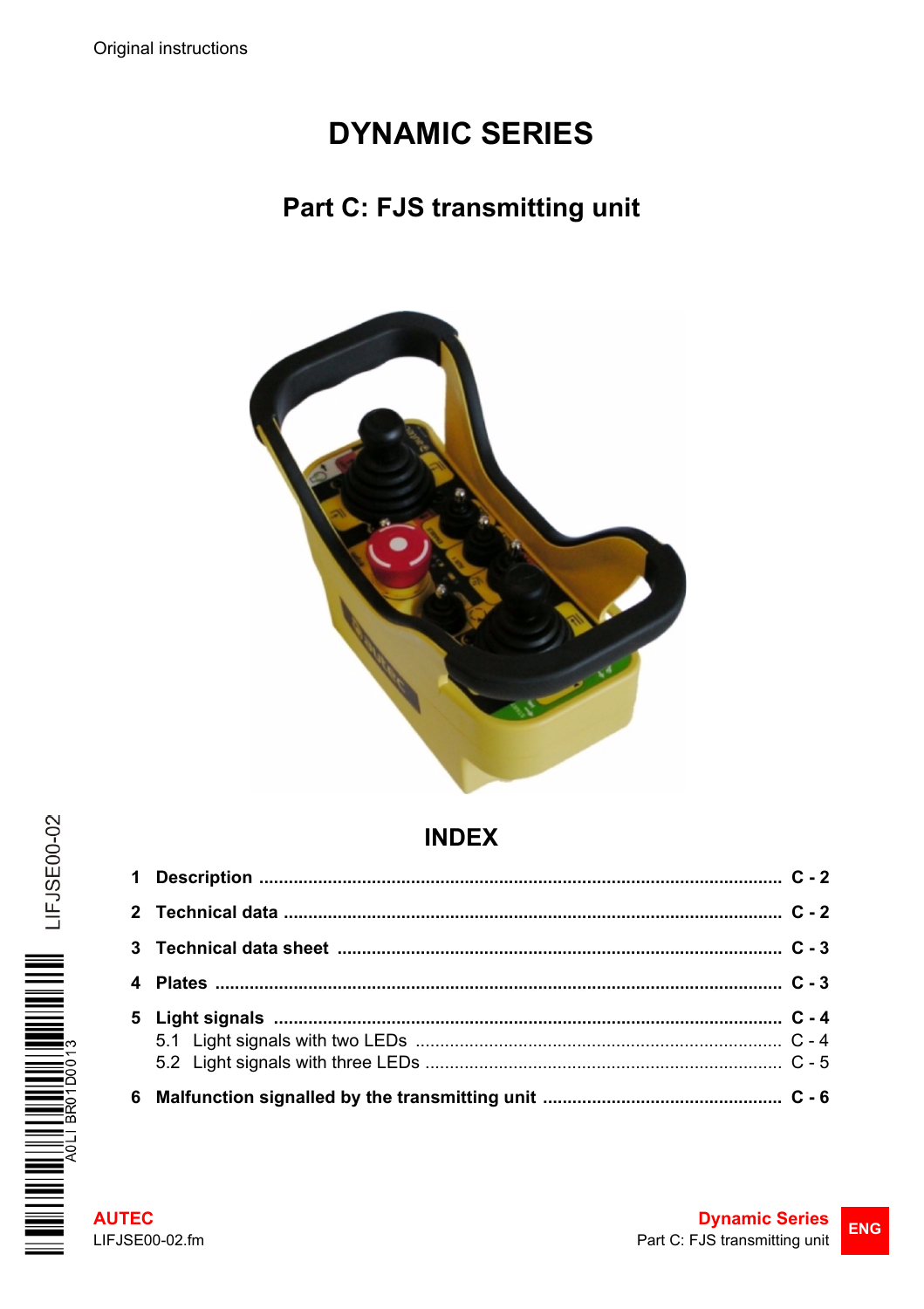### <span id="page-1-0"></span>**1 Description**

| ۰ | г |   |
|---|---|---|
|   |   | п |

| А | connector for wire control<br>(if present) | в | actuators<br>(joysticks, selectors, pushbuttons) |
|---|--------------------------------------------|---|--------------------------------------------------|
|   | STOP pushbutton                            |   | display or LED (if present)                      |
|   | LEDs                                       |   | START pushbutton                                 |
| G | S-KEY (electronic starting key)            |   |                                                  |

# <span id="page-1-1"></span>**2 Technical data**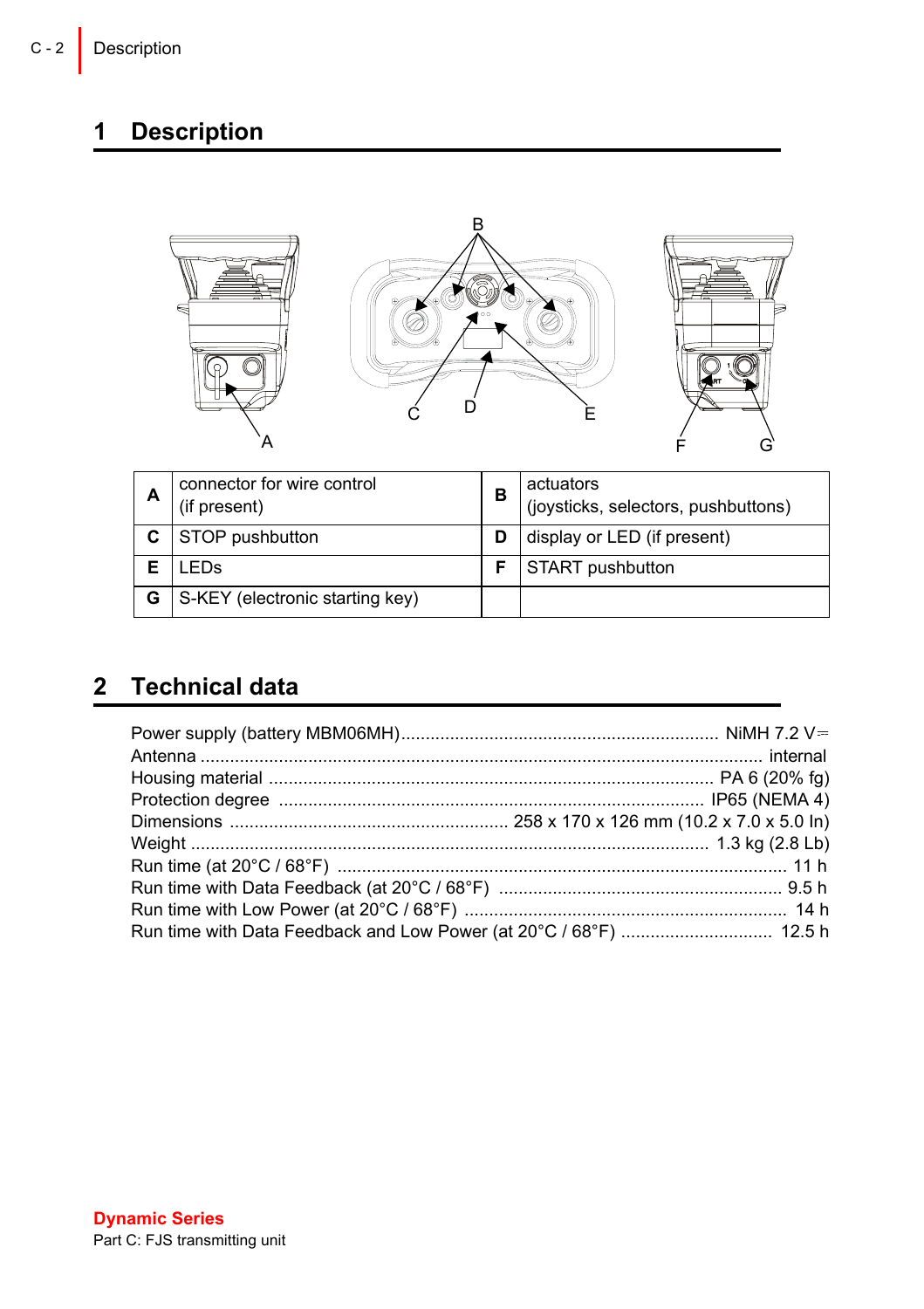### <span id="page-2-0"></span>**3 Technical data sheet**

The technical data sheet contains the transmitting unit configuration and shows the matching between commands sent and machine functions/movements. It also contains the wiring diagram showing the connection between the receiving unit and the machine.

Each technical data sheet must be filled in, checked and signed by the installer, who is responsible for a correct wiring.

A copy of the technical data sheet must always be kept together with this manual (always keep a copy of this data sheet for administrative purposes).



**The wiring of the receiving unit outputs must always reflect the wiring indicated in the technical data sheet.**

#### <span id="page-2-1"></span>**4 Plates**

The transmitting unit has three plates.

| <b>Plate</b>                                 | <b>Position</b>                                                  | Content                                                                                                                   |  |
|----------------------------------------------|------------------------------------------------------------------|---------------------------------------------------------------------------------------------------------------------------|--|
| radio remote control<br>identification plate | On the S-KEY: remove the S-<br>KEY to read the plate.            | Radio remote control<br>serial<br>number (S/N).                                                                           |  |
| transmitting unit iden-<br>tification plate  | In the battery housing: remove<br>the battery to read the plate. | Manufacturing year, bar code<br>and transmitting unit identifi-<br>cation number (TU ID).                                 |  |
| technical data plate                         | In the battery housing: remove<br>the battery to read the plate. | MODEL, TYPE and<br>main<br>transmitting<br>unit<br>technical<br>data, marking and possible<br>radio remote control marks. |  |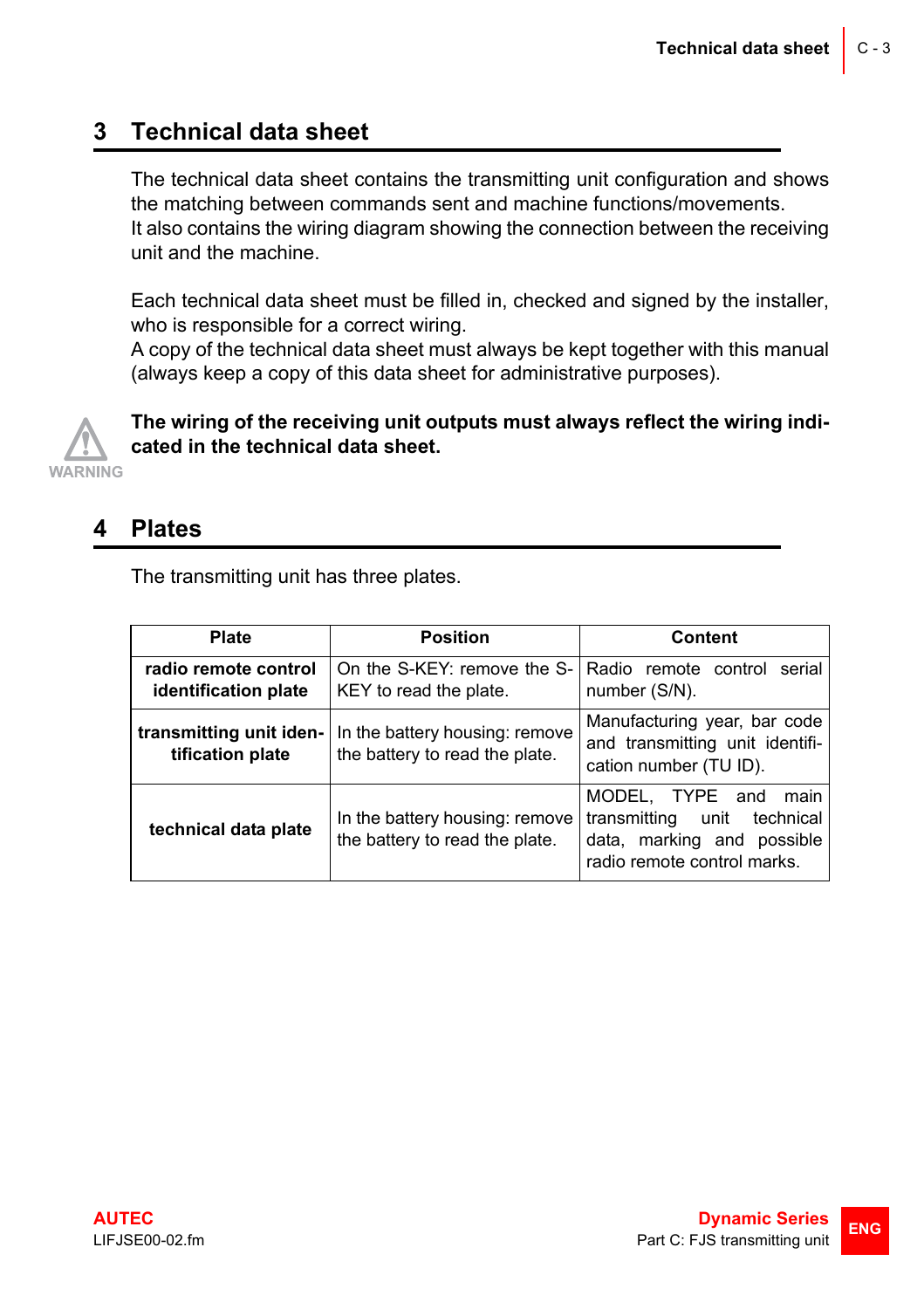### <span id="page-3-0"></span>**5 Light signals**

FJS transmitting units may have two or three LEDs near the STOP pushbutton.

#### <span id="page-3-1"></span>**5.1 Light signals with two LEDs**

The left LED is green, the right LED is red, and they provide information regarding the radio remote control.



| The green LED<br>œ.                   | <b>Meaning</b>                                                                                                                                       |  |
|---------------------------------------|------------------------------------------------------------------------------------------------------------------------------------------------------|--|
| $\ldots$ is off                       | The transmitting unit is switched off.                                                                                                               |  |
| blinks fast                           | The transmitting unit is switched on and there is no<br>radio link                                                                                   |  |
| blinks slowly                         | The radio remote control is started and the radio link is<br>present.                                                                                |  |
| $\dot{\mathcal{B}}$<br>The red $LEDa$ | Meaning                                                                                                                                              |  |
| $\ldots$ is off                       | The transmitting unit works correctly.                                                                                                               |  |
| blinks                                | The battery is nearly flat.                                                                                                                          |  |
| is on for 2 seconds <sup>b</sup>      | The transmitting unit does not work correctly.                                                                                                       |  |
| blinks once <sup>b</sup>              | At power on, the transmitting unit detects that the<br>STOP pushbutton is activated or damaged.                                                      |  |
| blinks twice <sup>b</sup>             | At power on, the transmitting unit detects that one of<br>the commands D2-D20 or SAFETY is activated or<br>damaged (see technical data sheet).       |  |
| blinks three times <sup>b</sup>       | At power on, the transmitting unit detects that the bat-<br>tery is flat.                                                                            |  |
| blinks four times <sup>b</sup>        | At power on, the transmitting unit detects that one of<br>the commands A1-A8, L1-L8 and H1-H8 is activated or<br>damaged (see technical data sheet). |  |

a. An acoustic signal is also heard when the red LED is illuminated.

b. After this signal, the transmitting unit switches off.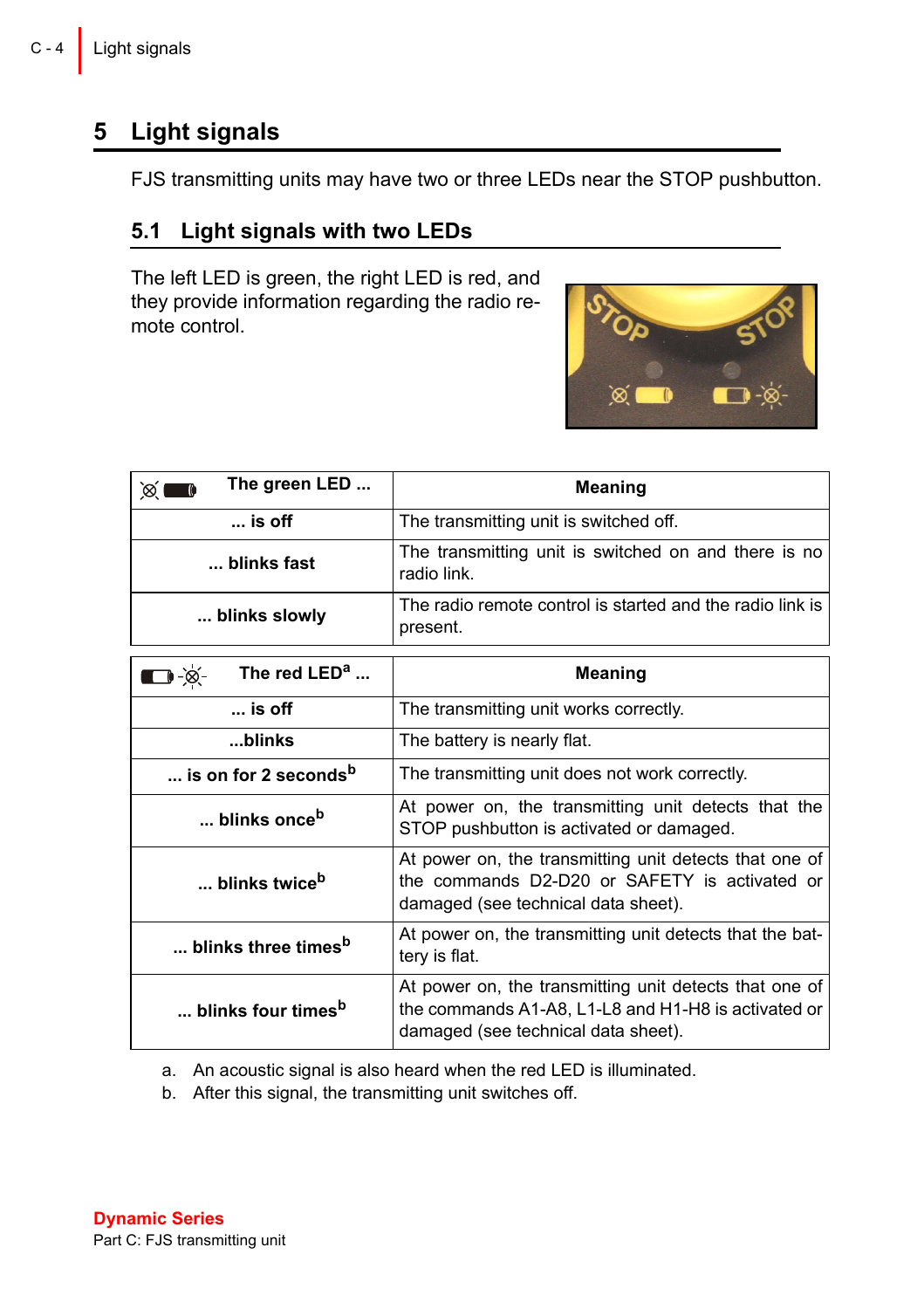#### <span id="page-4-0"></span>**5.2 Light signals with three LEDs**

Side LEDs are red and provide information coming from the machine (Data Feedback function).

- The central LED is bicolour, green and red. The green LED is inhibited when the red one is on: the green LED signals only appear when the red ones pause. The central LED provides information about the radio remote control.



| Central LED is green<br>œ.<br>and it $\dots$ | <b>Meaning</b>                                                                                                                                       |  |
|----------------------------------------------|------------------------------------------------------------------------------------------------------------------------------------------------------|--|
|                                              |                                                                                                                                                      |  |
| $\ldots$ is off                              | The transmitting unit is switched off.                                                                                                               |  |
| blinks fast                                  | The transmitting unit is switched on and there is no<br>radio link                                                                                   |  |
| blinks slowly                                | The radio remote control is started and the radio link is<br>present.                                                                                |  |
| <b>Central LED is red</b><br>Ă               |                                                                                                                                                      |  |
| and it a                                     | <b>Meaning</b>                                                                                                                                       |  |
| $\frac{1}{\infty}$                           |                                                                                                                                                      |  |
| $$ is off                                    | The transmitting unit works correctly.                                                                                                               |  |
| blinks                                       | The battery is nearly flat.                                                                                                                          |  |
| is on for 2 seconds <sup>b</sup>             | The transmitting unit does not work correctly.                                                                                                       |  |
| blinks once <sup>b</sup>                     | At power on, the transmitting unit detects that the<br>STOP pushbutton is activated or damaged.                                                      |  |
| blinks twice <sup>b</sup>                    | At power on, the transmitting unit detects that one of<br>the commands D2-D20 or SAFETY is activated or<br>damaged (see technical data sheet).       |  |
| blinks three times <sup>b</sup>              | At power on, the transmitting unit detects that the bat-<br>tery is flat.                                                                            |  |
| blinks four times <sup>b</sup>               | At power on, the transmitting unit detects that one of<br>the commands A1-A8, L1-L8 and H1-H8 is activated or<br>damaged (see technical data sheet). |  |

a. An acoustic signal is also heard when the red LED is illuminated.

b. After this signal, the transmitting unit switches off.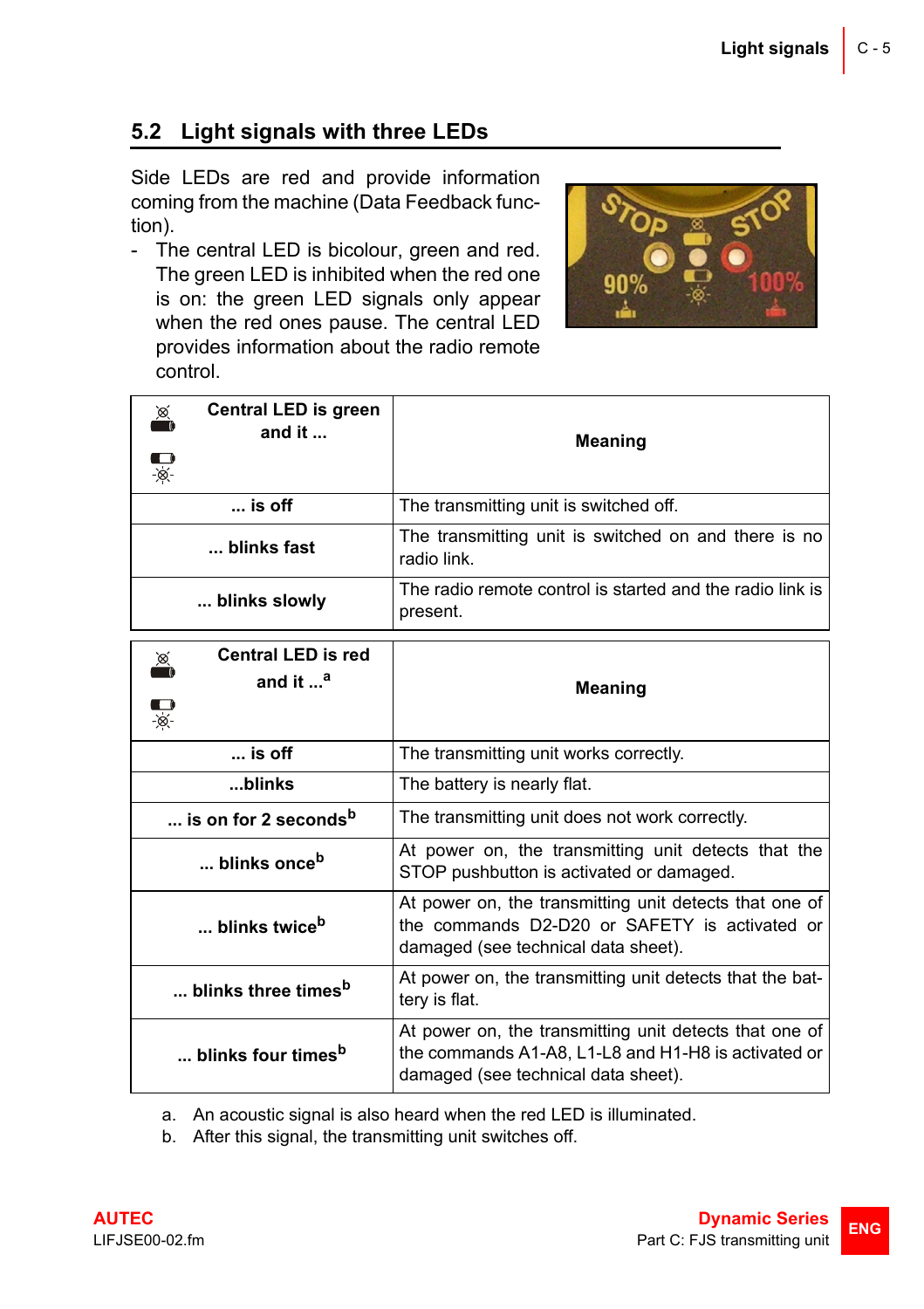### <span id="page-5-0"></span>**6 Malfunction signalled by the transmitting unit**

Use the light signals on the transmitting unit to identify the radio remote control malfunction.

If the problem persists after the suggested solution has been carried out, contact the support service of the machine manufacturer.

| <b>Signals</b>                                                                                                                                    | <b>Possible</b><br>reason                                                                                                         | <b>Solutions</b>                                                                                                                         |
|---------------------------------------------------------------------------------------------------------------------------------------------------|-----------------------------------------------------------------------------------------------------------------------------------|------------------------------------------------------------------------------------------------------------------------------------------|
| The green LED does<br>not switch on when the<br>START pushbutton<br>is<br>pressed, even though<br>both the battery and the<br>S-KEY are inserted. | The battery is flat.                                                                                                              | Replace the battery with a charged<br>one.                                                                                               |
| The green LED blinks<br>fast.                                                                                                                     | No radio link.                                                                                                                    | Bring the transmitting unit close to the<br>receiving unit.                                                                              |
| The red LED switches<br>on for 2 seconds and<br>then the unit switches<br>off.                                                                    | The transmitting unit<br>does not work correct-<br>ly.                                                                            | Perform the procedure to save the<br>address.**<br>Contact the support service of the<br>machine manufacturer.                           |
| <b>LED</b><br>blinks<br>The<br>red<br>once during start up.                                                                                       | The STOP pushbutton<br>is locked or damaged.                                                                                      | Unlock the STOP pushbutton.<br>If this signal persists, contact the sup-<br>port service of the machine manufac-<br>turer.               |
| red LED<br>blinks<br>The<br>twice during start up.                                                                                                | At least one of the<br>actuators correspond-<br>ing to commands D2-<br>D20 and SAFETY is<br>activated or damaged.                 | Bring the actuators to the rest posi-<br>tion. If this signal persists, contact the<br>support service of the machine manu-<br>facturer. |
| LED<br>blinks<br>The<br>red<br>three times during start<br>up.                                                                                    | The battery is flat.                                                                                                              | Replace the battery with a charged<br>one.                                                                                               |
| The red LED blinks four<br>times during start up.                                                                                                 | At least one of the<br>actuators correspond-<br>ing to commands A1-<br>A8, L1-L8, H1-H8 and<br>SAFETY is activated<br>or damaged. | Bring the actuators to the rest posi-<br>tion. If this signal persists, contact the<br>support service of the machine manu-<br>facturer. |

\*\* Procedure to save the address

- press the STOP pushbutton
- press the START pushbutton and do not release it until the green LED switches off
- unlock the STOP pushbutton